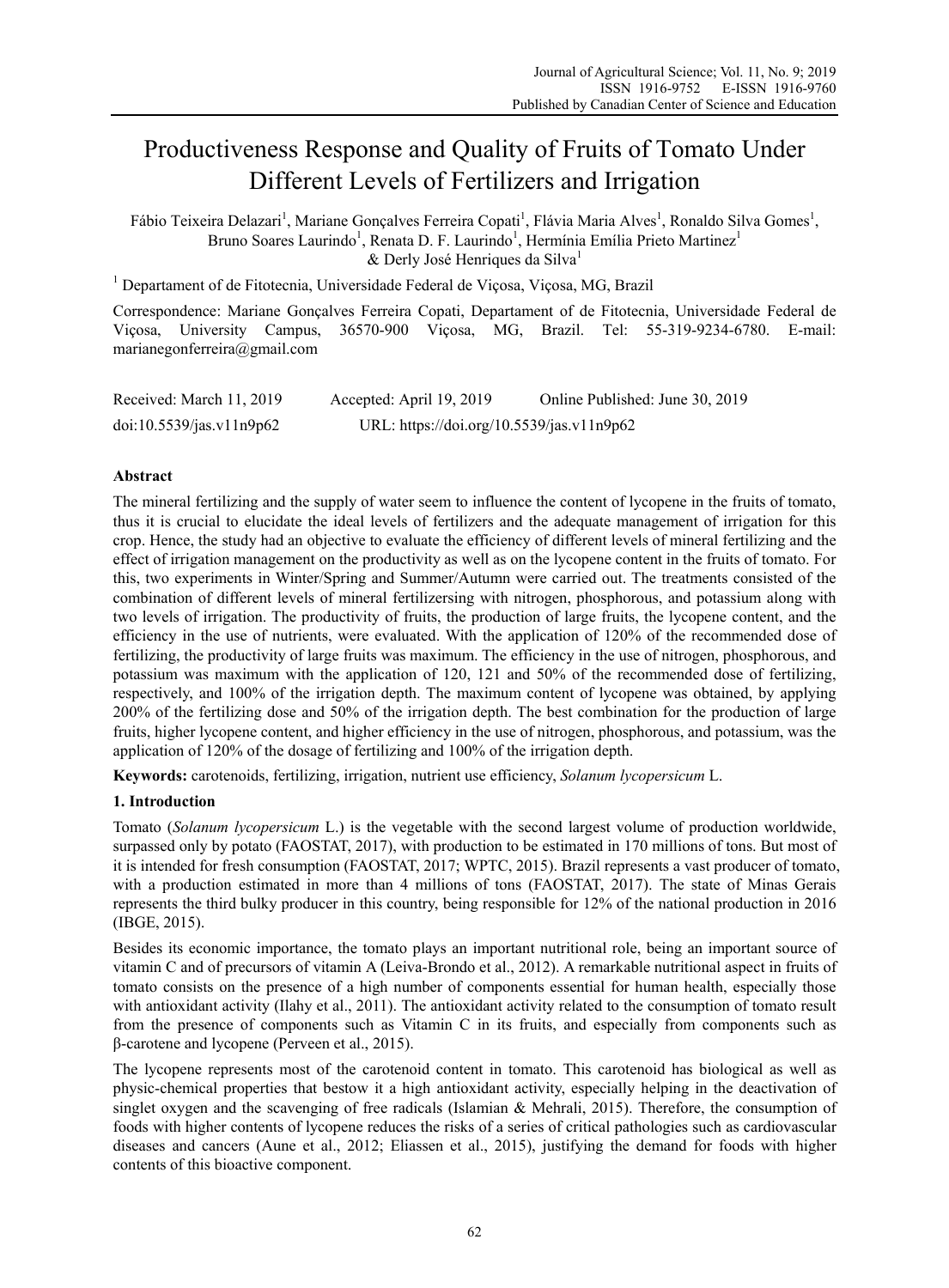The content of lycopene in tomato varies considerably between genotypes of this species (Perveen et al., 2015), and between the stages of maturation of fruits (Ilahy et al., 2011). Studies also report a pronounced effect of the water regime (Pernice et al., 2010; Pék et al., 2014) and fertilization (Kuscu et al., 2014) on the concentration of carotenoids in fruits of tomato. In general, these studies show that two factors namely: (a) the reduction of irrigation, and (b) the imposition of water stress in tomato, have caused an increase in the carotenoid content in fruits. On the other hand, some of these studies show that water stress decreases lycopene content in some varieties of tomato, pointing to the need to optimize the reduction of irrigation in tomatoes targeting a higher nutritional quality of fruits.

The crop of tomato demands differentiated fertilization for each region of cultivation (Silva et al., 2011). Additionally, the recommendations for mineral fertilizing in tomato rarely are updated, although the modern cultivars possess productive thresholds higher than those cultivated in the past. This confirms the importance of updating the levels of mineral fertilizing in tomato. For this, it is pertinent that the agronomic characteristics and the fruit quality of tomato be studied at different levels of fertilization and water supply of production of this crop.

Thus, the objective of this study was to evaluate the productivity, the lycopene content and the efficiency of nutrients use in tomato in the region of *Zona da Mata*, Minas Gerais, Brazil.

# **2. Materials and Methods**

# *2.1 Seasons and Experimental Conditions of the Experiments*

Two experiments were carried in two different seasons for testing the response of the treatments in contrasting seasons. The first experiment, from June to November 2013 (Winter/Spring), and the second from January to May 2014 (Summer/Autumn) was conducted, both in the Department of Plant Science, in the Federal University of Viçosa, in Viçosa, Minas Gerais, Brazil. The experiments were located at 20º45′ S latitude and e 42°52′ W longitude.

According to the texture analysis of soil, the soil in the first experiment, {according to the classification of Lemos and Santos (1996)}, was classified as clay soil (0-40 cm), and as frank-clay-sandy (0-20 cm) and clay-sandy (20-40 cm) in the second. The chemical characteristics of the soil were also evaluated (Table 1).

| Experiment                                      | Winter/Spring    |              | Summer/Autumn    |                  |
|-------------------------------------------------|------------------|--------------|------------------|------------------|
| Depth $(cm)$                                    | $0 - 20$         | 20-40        | $0 - 20$         | 20-40            |
| pH H <sub>2</sub> O                             | 5.3              | 5.3          | 5.3              | 5.3              |
| $P$ (mg dm <sup>-3)</sup>                       | 24.6             | 35.8         | 35.1             | 35.1             |
| K (mg dm <sup>-3)</sup>                         | 120              | 89           | 186              | 123              |
| $Ca2+$ (cmol <sub>c</sub> dm <sup>-3</sup> )    | 3.1              | 2.9          | 2.3              | 2.6              |
| $Mg^{2+}$ (cmol <sub>c</sub> dm <sup>-3</sup> ) | 0.8              | 0.7          | 0.7              | 0.6              |
| $Al^{3+}$ (cmol <sub>c</sub> dm <sup>-3</sup> ) | $\boldsymbol{0}$ | $\mathbf{0}$ | $\boldsymbol{0}$ | $\boldsymbol{0}$ |
| $H+A1$ (cmol <sub>c</sub> dm <sup>-3</sup> )    | 3.96             | 3.47         | 3.8              | 4.13             |
| $T$ (cmol <sub>c</sub> dm <sup>-3</sup> )       | 8.17             | 7.3          | 7.28             | 7.64             |
| $V(\%)$                                         | 52               | 52           | 48               | 46               |
| $MO$ (dag kg <sup>-1</sup> )                    | 3.1              | 2.86         | 2.63             | 2.75             |
| P-rem $(mg L^{-1})$                             | 34.5             | 34.5         | 35.1             | 33.8             |
| $\text{Zn}$ (mg dm <sup>-3</sup> )              | 3.4              | 3.3          | 7                | 7.2              |
| Fe (mg dm <sup>-3</sup> )                       | 48.4             | 70.6         | 145.5            | 159.8            |
| Mn $(mg dm^{-3})$                               | 46.8             | 56.7         | 71.3             | 73.2             |
| $Cu$ (mg dm <sup>-3</sup> )                     | 2.3              | 3.2          | 5                | 4.8              |
| $B$ (mg dm <sup>-3</sup> )                      | 0.2              | 0.1          | 0.4              | 0.3              |

Table 1. Chemical properties of the soil in the experimental areas in the two cropping seasons Winter/Spring and Summer/Autumn. Viçosa, Minas Gerais state, Brazil. 2013/2014

*Note.* Mehlich I\* was used to extract available P, K, Fe, Zn, Mn, and Cu, whereas KCl (1 mol L<sup>-1</sup>) was used to extract Ca, Mg, and Al. Potential acidity to pH 7.0 with calcium acetate obtained from 1 mol  $L^{-1}$ ; B from hot water.

\* Mehlich-1 is an extractor that acts by acid dissolution, due to the presence of sulfuric and hydrochloric acids to estimate the available levels of nutrients.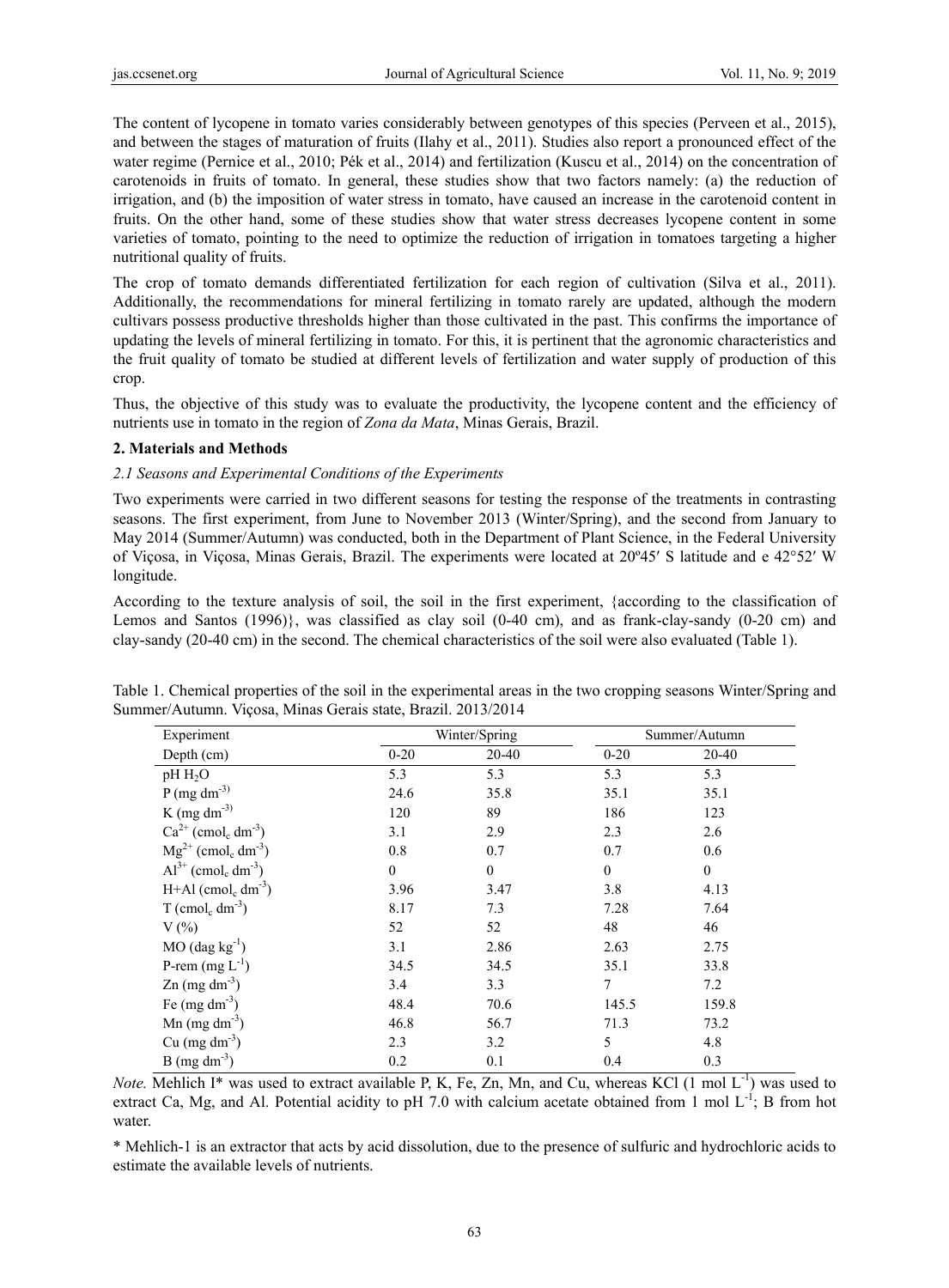# *2.2 Genotype Information, Prepare of Seedlings and Cultivation Management*

We evaluated the commercial hybrid Carina TY, which is commercialized by the Sakata Seed-Brazil. This hybrid is a salad tomato with undetermined growth, widely cultivated in Brazil. This hybrid has a high productive potential along with high quality of fruits.

The seedlings were produced in polystyrene trays with 128 cells using the commercial substrate Golden Mix (Amafibra), made of coconut fiber. The seedlings were transplanted when they had 3 to 4 fully expanded leaves. The arrangement of plants resulted in a density of 2.5 plants m<sup>-2</sup>, and a population of 25.000 plants ha<sup>-1</sup>. The agricultural management was performed on a weekly basis, thereby controlling the pests and diseases whenever required, according to the recommendations of Valenciano and Toril (2015).

# *2.3 Fertilizing*

Before the setting of the experiment, the acidity of the soil was corrected and the fertilizing was performed according to the recommendation of fertilizer used in the state of Minas Gerais, Brazil, known as the *Quinta Aproximação* (Ribeiro et al., 1999) (Table 2).

Table 2. Recommendation of fertilizing used in the state of Minas Gerais, Brazil, adapted from the *Quinta Aproximação*, Ribeiro et al. (1999)

| Planting fertilizing                    |                            |          |          |  |
|-----------------------------------------|----------------------------|----------|----------|--|
| Availability of P and K                 | Doses                      |          |          |  |
|                                         | N                          | $P_2O_5$ | $K_2O$   |  |
|                                         | ---- $Kg$ ha <sup>-1</sup> |          |          |  |
| Low                                     | $\overline{0}$             | 900      | 80       |  |
| Medium                                  | $\overline{0}$             | 800      | 60       |  |
| Good                                    | $\theta$                   | 600      | 40       |  |
| Excellent                               | $\boldsymbol{0}$           | 400      | $\theta$ |  |
| Post planting fertilizing               |                            |          |          |  |
| Period of application                   | Doses                      |          |          |  |
|                                         | N                          | $P_2O_5$ | $K_2O$   |  |
| $1st$ to $4th$ Week                     | 30                         | 80       | 40       |  |
| 5 <sup>th</sup> to 8 <sup>th</sup> Week | 60                         | 48       | 70       |  |
| $9th$ to $14th$ Week                    | 90                         | 36       | 130      |  |
| After the $15th$ Week                   | 120                        | $\theta$ | 180      |  |

However, the initial fertilizing in the experiments was not carried out. Further, the adjustment of the pH of the soil, with the application of 410 kg ha<sup>-1</sup> (in the first experiment), and 395 kg ha<sup>-1</sup> (in the second experiment) of dolomitic limestone, RPTN (Relative Power Total Neutralization) = 85%, was performed. The limestone was applied at 20 cm, one week before the transplantation, in both the experiments.

The fertilizing was gradually applied in the irrigation pipe with a venturi injector, from the first week of transplantation. The fertilizers used in both experiments were mono-ammonium phosphate (MAP), calcium nitrate  $(Ca_3(NO)_2)$ , potassium chloride (KCl), and magnesium sulfate (MgSO<sub>4</sub>) and the fertilizing was further divided into 18 sessions in both the experiments.

## *2.4 Irrigation Management*

The calculation of the water requirement was done based on the estimation of the Crop Evapotranspiration (ETc), and the frequency of irrigation was between 2 to 3 days. The crop water requirement was determined using the adjustment coefficients corresponding to the Reference Evapotranspiration  $(ET_0)$ . The net irrigation depth was calculated based on the water balance, taking into account the input and output of the water irrigation.

The evapotranspiration was estimated by using the following equations, proposed by (Allen et al., 1998; Allen & Pereira, 2009):

$$
ETc = ET_0 \times Kc \tag{1}
$$

and,

$$
Kc = (Kcb \times Ks) + Ke \tag{2}
$$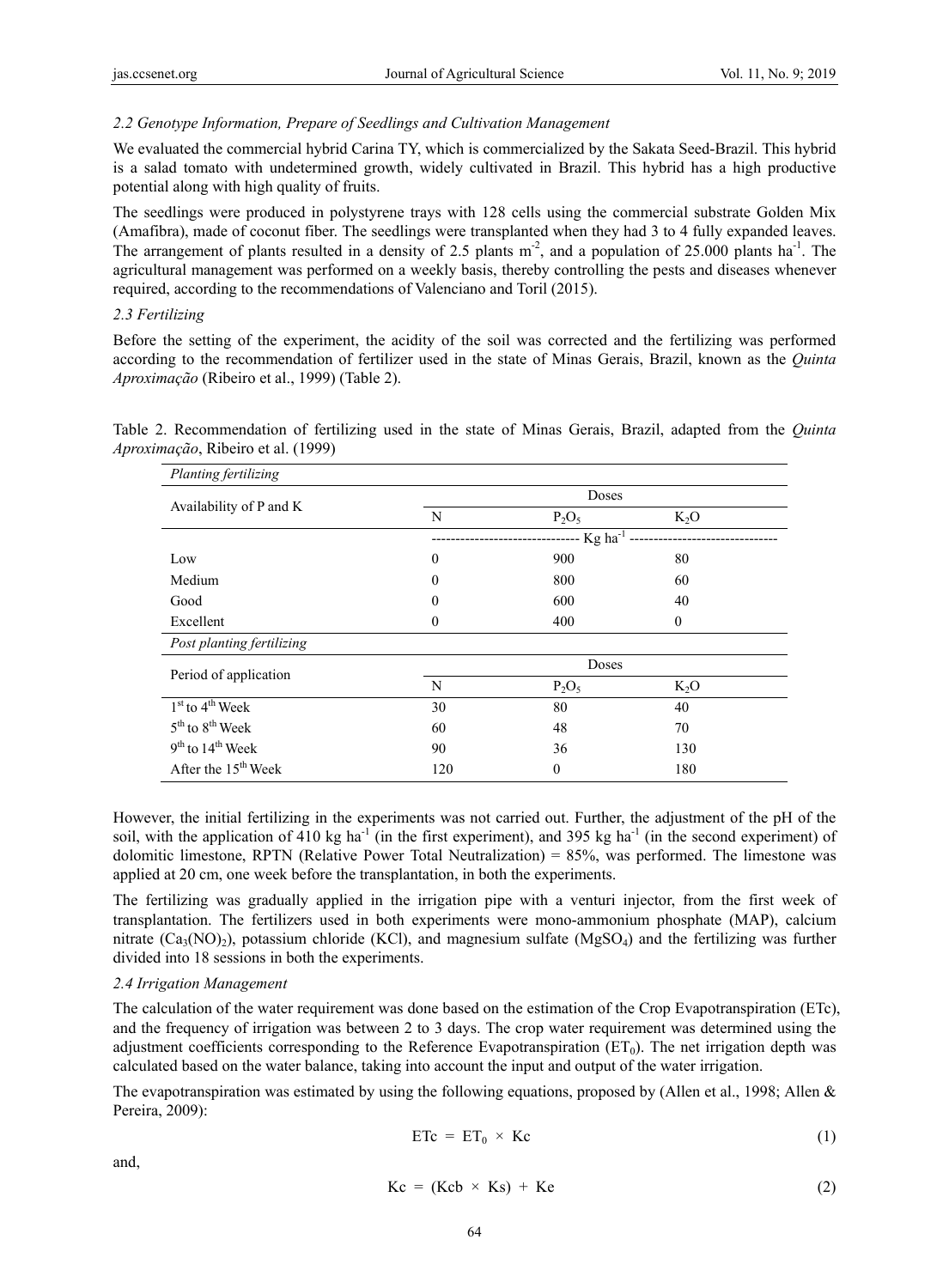where, ETc = Crop Evapotranspiration (mm d<sup>-1</sup>), ET<sub>0</sub> = Reference Evapotranspiration (mm d<sup>-1</sup>), Kc = Crop Coefficient, Kcb = Crop Basal Coefficient, Ke = Soil Evaporation Coefficient, and Ks = Stress Coefficient. The ETc was determined, using the initial, intermediate, and final Kcb values which corresponded to 0.15, 1.15, and 0.70, respectively (Allen et al., 1998). The frequency of irrigation and the total amount of water applied (irrigation + rainfall) varied between the treatments (Table 3).

Table 3. Rain and irrigation applied during the conduction of the experiments in the two cropping seasons: Winter/Spring and Summer/Autumn

| Experiments   | Irrigation $(\%$ ET <sub>c</sub> ) | Rain (mm) | Irrigation (mm) | Rain and Irrigation (mm) |  |
|---------------|------------------------------------|-----------|-----------------|--------------------------|--|
| Winter/Spring | 50                                 | 257       | $123(44)^a$     | 380                      |  |
|               | 100                                | 257       | 236(44)         | 493                      |  |
| Sumer/Autumn  | 50                                 | 317       | 91 (21)         | 408                      |  |
|               | 100                                | 317       | 171(21)         | 488                      |  |

*Note.* The values in parentheses correspond to the number of irrigation events.

The treatments involving the irrigation depths were started 19 days after the transplantation (DAT), when the plants had 119 Degree Days (DD), and continued during the phases of development, production and harvest. The values of DD used as a reference to these three phases of development corresponded to 306, 661 and 1246 DD, respectively.

#### *2.5 Weather Variables in the Experiments*

The average temperature in the cultivation area was 18.5 °C in the first experiment and 20.9 °C in the second. The precipitation rate was 257.4 mm in the first experiment, and 315.4 mm in the second. The solar radiation in the first experiment was 15.9 MJ m<sup>-2</sup>, and in the second was 16.6 MJ m<sup>-2</sup>. The estimate of the relative humidity was 83% in the first experiment, and 84% in the second (Figures 1A-1B).



Figure 1. Average, minimum, and maximum: critical temperatures, precipitation, solar radiation, specific solar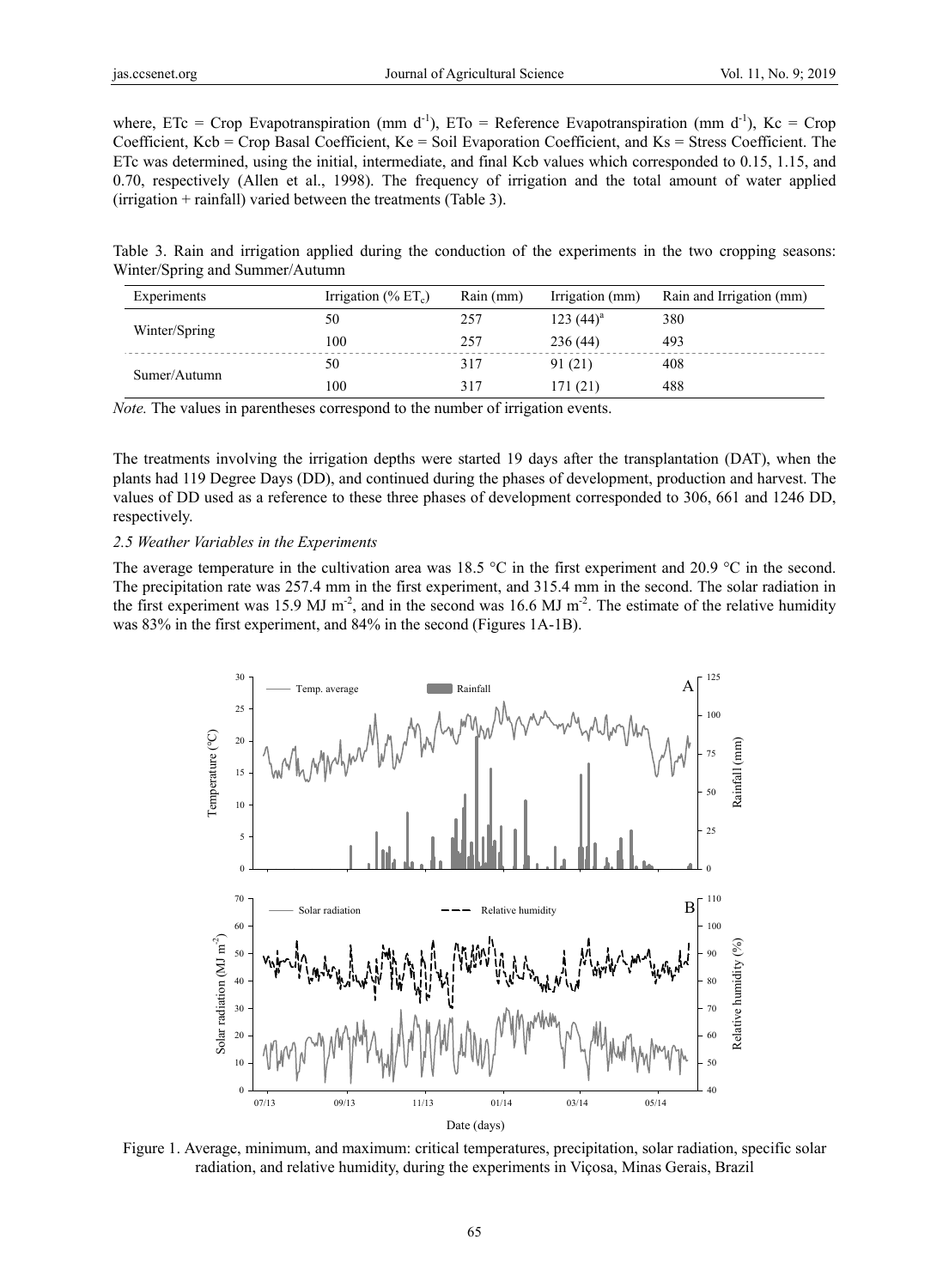# *2.6 Experimental Design*

The data from 14 cultivation rows (14 m long, with a total area of 392  $m<sup>2</sup>$ ) was collected, considering the central plants as the experimental plot and the end of rows as borders. The experimental plot with an area of 1.6  $m<sup>2</sup>$ consisted of 4 plants. The plots consisted of rows of 3 m with 15 plants and had a total area of 6 m<sup>2</sup>.

The experiments were conducted in a randomized block in a split-plot design, with three replications. The plots allocated 50, 100, 150, and 200% of the recommended fertilizing (Table 4), while for sub-plots allocated 50 and 100% of the Etc-Crop Evapotranspiration  $\text{mm } d^{-1}$ ).

Table 4. Doses of nutrients applied in experiments in the two cropping seasons Winter/Spring and Summer/Autumn

| Treatments |       | Winter/Spring |     |     | Sumer/Autumn |     |  |
|------------|-------|---------------|-----|-----|--------------|-----|--|
|            | N     | D             | K   | N   | P            | K   |  |
|            | kg ha |               |     |     |              |     |  |
| 50%        | 113   | 232           | 235 | 101 | 250          | 192 |  |
| 100%       | 226   | 463           | 470 | 202 | 500          | 384 |  |
| 150%       | 339   | 695           | 705 | 303 | 750          | 576 |  |
| 200%       | 452   | 926           | 940 | 404 | 1000         | 768 |  |

## *2.7 Experimental Evaluations*

With an aim, to evaluate the productivity, the fruits were harvested and were classified into three commercial classes based on their diameter (d) values: (1) large:  $d > 60$  mm, (2) medium: 50 mm  $\le d \le 60$  mm, and (3) small: 40 mm  $\leq$  d  $<$  50 mm.

The pulp of the fruits was analyzed by spectrophotometry at a wavelength of 470 nm to obtain the concentration of lycopene, which was further calculated according to the following equation:

Lycopene concentration = A × V × 10.000 × D/(m × 1% E1cm ) (1)

where,

A = absorbance of the solution at a 470 nm wavelength; V = sample final volume (ml); D = sample dilution; m = sample weight (g);  $E_{1cm}^{1%}$  specific coefficient of molar absorption for lycopene in petroleum ether (3450), (Rodriguez-Amaya, 2001).

The efficiency in the use of nitrogen (NUE), phosphorus (PUE), and potassium (KUE) was determined based on the relationship between productivity (P), and the amount of each nutrient applied (N, P, and K). The above parameter was calculated using the equation given below:

$$
NUE (N) = P/N
$$
 (2)

where, NUE= efficiency in the use of nitrogen (kg kg<sup>-1</sup>), P = productivity (kg ha<sup>-1</sup>), and N = amount of nitrogen applied (kg). Similarly, the efficiency in the use of P and K was estimated.

The results were analyzed using regression and the models were chosen based on the significance of the regression coefficients, using the "t" test at the probability of 1 and 5%. The analysis was carried out in the statistical program R.

## **3. Results**

## *3.1 Productivity of fruits*

The reduction on the ETc from 100 to 50% reduced the productivity and the efficiency in the use of nutrients.

The quadratic model was the one that best adjusted to the total productivity, considering the interaction between the factors under study (Figures 2A and B). With the application of  $146.43\%$  ( $114.27$  t ha<sup>-1</sup>) and  $145.65\%$  ( $95.23$ ) t ha-1) of the recommended dose of fertilization in the Winter/Spring and Summer/Autumn, respectively, the estimated maximum productivity with 50% of ETc was achieved (Figure 2A). On the other hand, with 120.45%  $(134.11 \text{ t} \text{ ha}^{-1})$  of the recommended fertilization in the winter/spring, and 120.80% (105.88 t ha<sup>-1</sup>) in the summer/autumn, the maximum productivity with 100% of ETc was reached (Figure 2B). The highest productivity  $(134.11 \text{ t} \text{ ha}^{-1})$  corresponded to the winter/spring trial, applying 100% of ETc, and 120.80% of the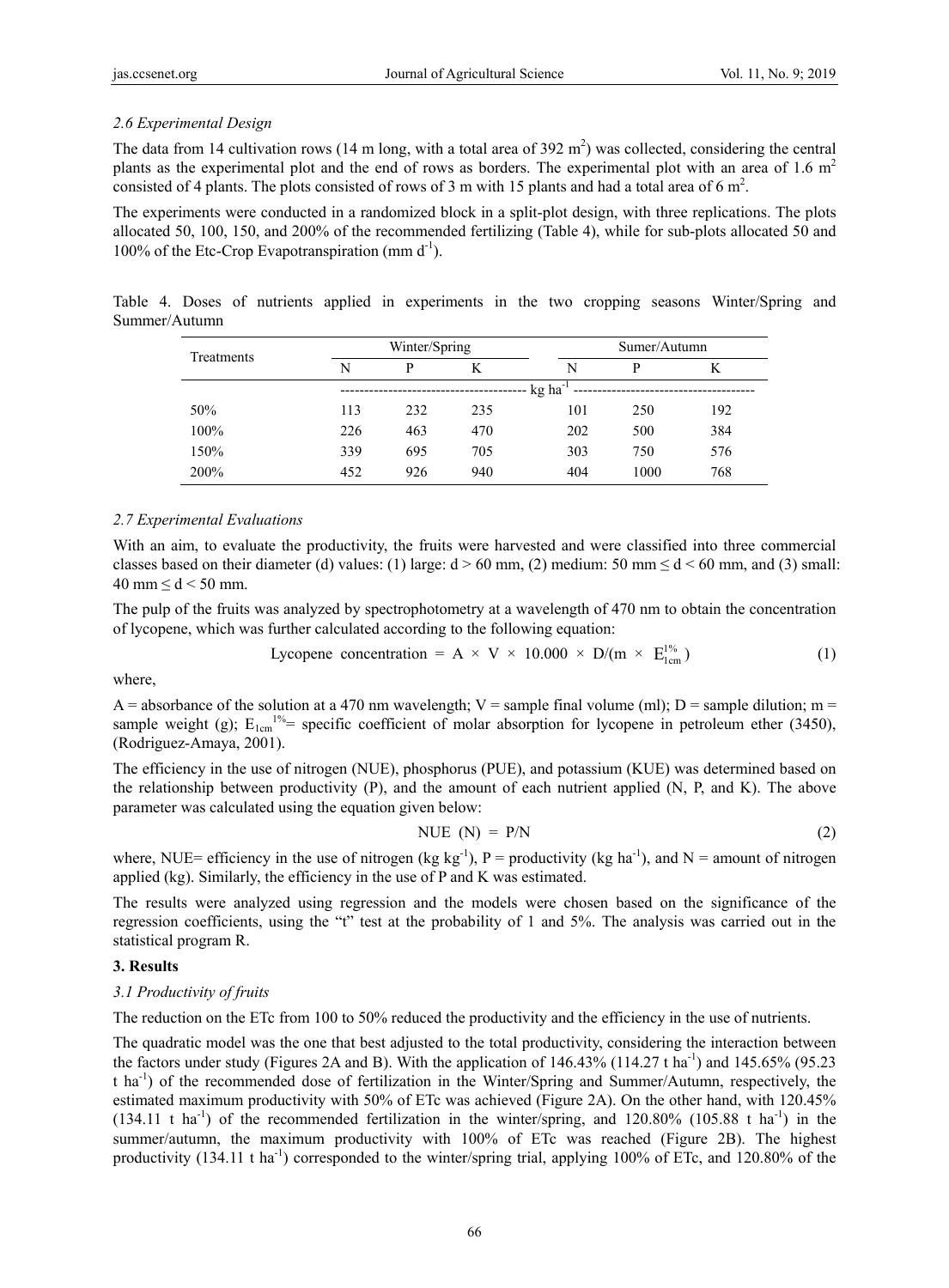

recommended fertilization. This fertilization was equivalent to 272.23, 557.71, and 566. 14 kg ha<sup>-1</sup> of N, P, and K, respectively.

Figure 2. The total productivity of fruits (A and B), productivity of large fruits (C and D) and the content of lycopene in the fruits (E and F), under different levels of fertilizing and at two irrigation depths (50 and 100% ETc). \*\*\* Significant at 0.1%; \*\* Significant at 1%; \* and significant at 5% by the "*t*" test

#### *3.2 Estimates of the Lycopene Content*

The content of lycopene showed a linear trend and reached maximum values with 200% of the fertilization and 50% of ETc in the winter/spring (86.7 µg  $g^{-1}$ ) and summer/Autumn (112.6 µg  $g^{-1}$ ), Figure 2E). The maximum content of lycopene in the winter/spring (81.50  $\mu$ g g<sup>-1</sup>) and summer/fall (100.8  $\mu$ g g<sup>-1</sup>), was reached with 100% of ETc and 200% of the fertilization (Figure 2F).

#### *3.3 The Efficiency in the Use of Nutrients*

The mathematical quadratic model was the one that best adjusted to the efficiency in the use of nutrients. The efficiency in the use of P and K, decreased with the increase of doses of fertilization and reached a maximum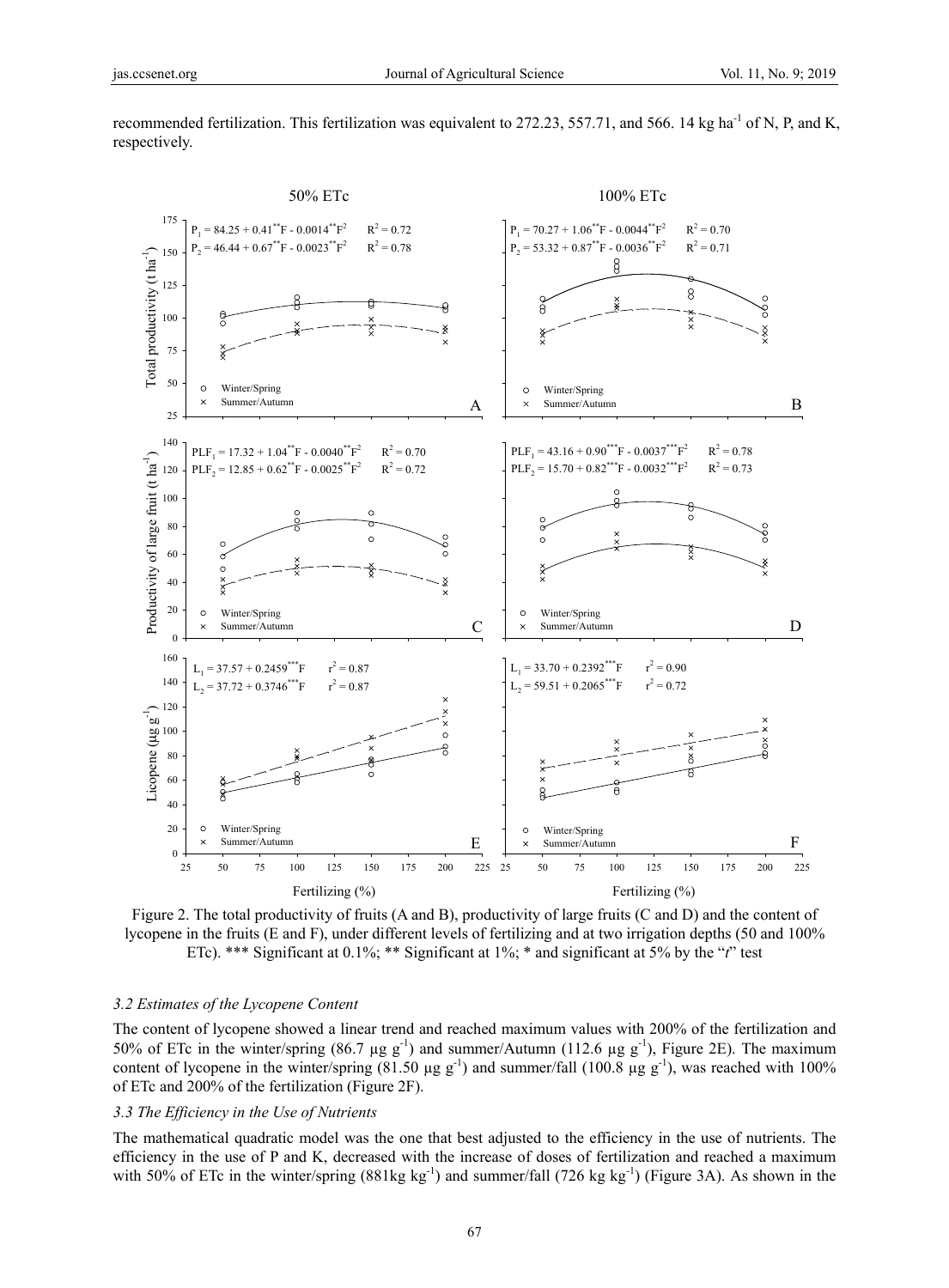Figure 3B, the efficiency in the use of N was higher with the application of 100% of ETc in the winter/spring (972 kg kg<sup>-1</sup>) as well as in summer/autumn (856 kg kg<sup>-1</sup>). However, the maximum efficiency in the use of P was attained, with 50% of ETc in the winter/spring (429 kg kg<sup>-1</sup>) and summer/autumn (293 kg kg<sup>-1</sup>), (Figure 3C).



Figure 3. Efficiency in the use of nitrogen (A and B), phosphorus (C and D), and potassium (E and F), under the different levels of fertilizing and at two irrigation depths (50 and 100% ETc). \*\*\* Significant at 0.1%; \*\* significant at 1%; \* and significant at 5% by the "t" test

The maximum efficiency in the use of K with 50% of ETc was 424 and 382 kg kg<sup>-1</sup> in the winter/spring and summer/autumn, respectively, (Figure 3E). With the application of 100% ETc, the maximum efficiency in the use of K was 468 kg kg<sup>-1</sup> in the winter/spring and 450 kg kg<sup>-1</sup> in summer/autumn (Figure 3 F). Applying 50% of the recommended dose of fertilization provided a maximum efficiency in the use of N, P, and K in the winter/spring  $(1.45 \text{ t ha}^{-1})$ , and summer/autumn  $(1.38 \text{ t ha}^{-1})$ .

#### **4. Discussion**

The decrease in productivity of tomato at 50% of ETc is associated with water deficit, since the irrigation depths below the consumption at 100%, reduces the productivity as well as the number of large fruits in tomato (Silva et al., 2013; Kuscu et al., 2014; Biswas et al., 2015). The decrease in production in conditions of water deficit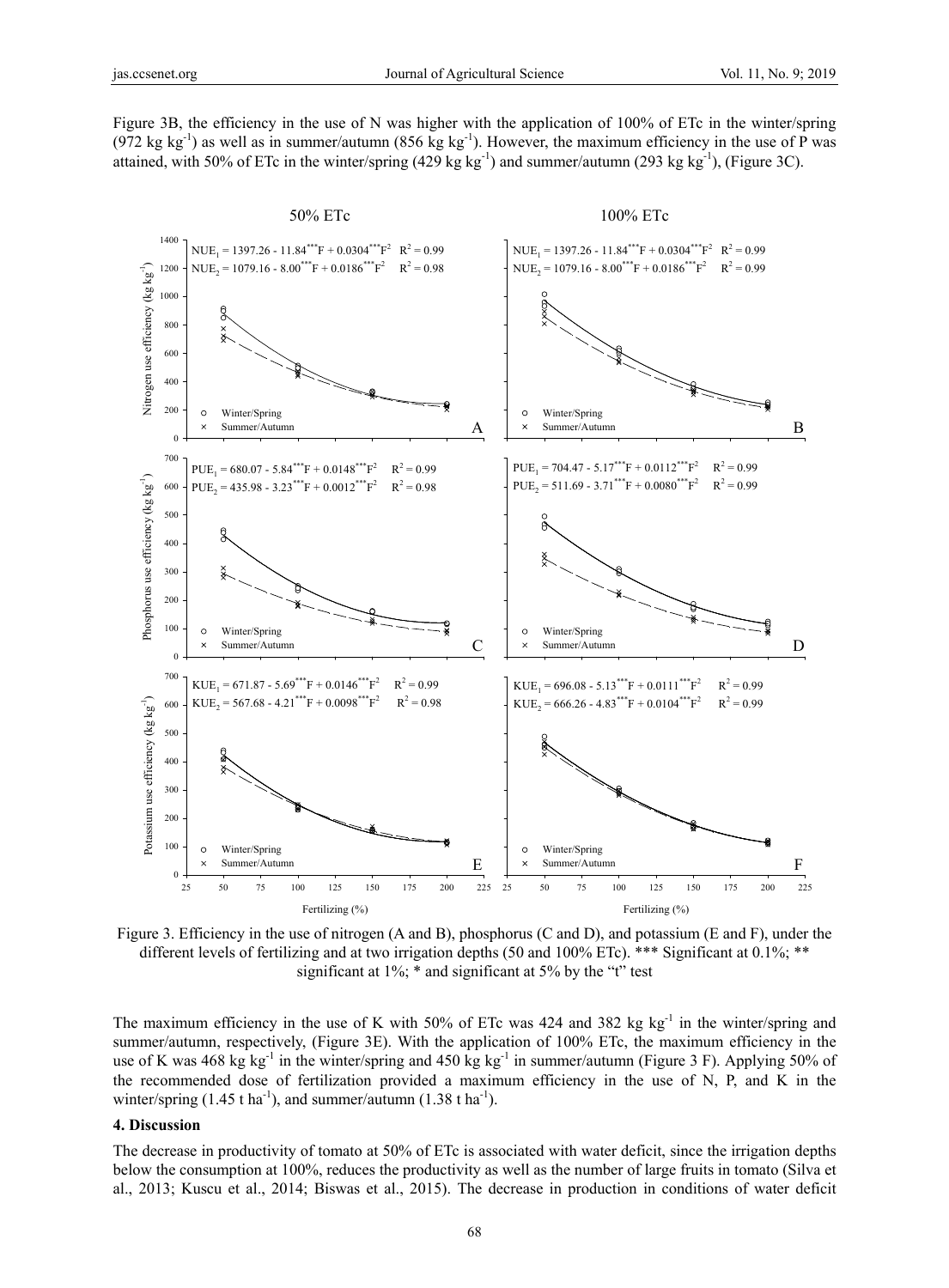stems from effects that this condition has on (a) the photosynthetic processes, and (b) the efficiency in the use of nutrients by crops (Kreuzwieser & Gessler, 2010; Celebi, 2014).

Fertilization directly affects tomato yield, as found for the productivity of the tomato variety Azad T-6 under the application of different levels of fertilizer (Kumar et al., 2013). Additionally, levels of fertilizer lower than the doses applied in this study provided maximum productivity in tomato (Zhang et al., 2010; Marouelli et al., 2015), which in turn, is attributed to the characteristics of the soil where these studies were carried out since the application of high levels of fertilizing might result in the leaching of nutrients. The contrast in the results obtained with the cultivars Karina TY and Azad T-6 may be attributed to differences in their genetic background, besides environmental differences between the areas where these cultivars have been studied such as soil, temperature, and precipitation (Zhang et al., 2010).

At evaluating the application of nitrogen and phosphorous by drip irrigation in processing tomato, Zhang et al. (2010) reported that the phosphorus did not affect the biomass of stems and leaves. These authors pointed out that this result stemmed from a probably high level of phosphorus in the soil followed by an increase in the diffusion of this nutrient with the drip irrigation.

The deficiency and excess of nutrients, especially of N, P, and K, affect the metabolism of plants and, consequently, their productivity. However, when supplied in adequate levels, they are beneficial and essential to the growth and development, besides being closely associated to the synthesis and translocation of carbohydrate to the fruits (Araújo et al., 2010).

The increase in the production of larger fruits in tomato until specified doses of fertilizing (121. 62 to 128. 13%) is in agreement with the results found in a similar study involving this crop in Turkey (Kuscu et al., 2014). The increment in the production of larger fruits with the application of higher doses of nitrogen (60-120 kg ha<sup>-1</sup>) was similar to the results reported for nitrogen  $(0-120 \text{ kg ha}^{-1})$ , potassium  $(0-75 \text{ kg ha}^{-1})$ , and phosphorus  $(0-80 \text{ kg ha}^{-1})$ ha<sup>-1</sup>) in the production of processing tomato (Kumar et al., 2013). According to Ferreira et al. (2010), the increased productivity of larger fruits with the increase of fertilizing can be explained by enhanced synthesis of gibberellin in conditions where the availability of  $N$  is high. Moreover, the function of  $P$  is related to the transfer/storage of energy, which also influences the production of larger fruits.

Potassium is essential for the enzymes involved in the synthesis of lycopene, and according to some studies, the application of this nutrient is closely related to the content of lycopene in tomato (Fanasca et al., 2006; Taber et al., 2008).

The studies further revealed that the application of high doses of K in soil at different irrigation depths increased the lycopene content in fruits of tomato (Hartz et al., 2000; Helyes et al., 2009; Javaria et al., 2012). According to Javaria et al. (2012), this effect stems from the essential function that this nutrient plays in the acceleration of enzymatic activities responsible for the production of carotenoid. On the other hand, some studies have indicated that K does not affect the content of lycopene in tomato (Fontes et al., 2000, Taber et al., 2008). According to Taber et al. (2008), this occurs probably because the content of lycopene and the response of this crop to different levels of K vary according to the genetic background of the cultivars along with the changes in the temperature and precipitation in the regions of cultivations.

Further, irrigation with 50% of ETc increased the content of lycopene, suggesting that it can also affect the content of carotenoids in the fruits of tomato. This result is similar to those reported from a study on tomato in Turkey (Kuscu et al., 2014) and Hungary (Pék et al., 2014). Corroborating with these results, Liu et al. (2011), reported that drip irrigation decreased the content of lycopene in the fruits of tomato by 8%, thereby suggesting that it indirectly affects the concentration of lycopene in the fruits of tomato. Thus, this occurs through the possible effect of dilution that irrigation has on the content of lycopene in fruits by promoting the production of larger fruits (Pék et al., 2014).

The higher productivity in tomato with the increase of the fertilizing can be explained, by the law of diminishing returns. This law states that from a certain level, the increase in the dosages of fertilizing results in a gradual decrease in the production, resulting in the use of nutrients less efficiently (Hawkesford, 2012). Usually, the nutritional demands of the crops exceed the increase of the doses of fertilizing, and as a result, the total sum of exceeding nutrients is not used by the plants in their physiological processes, resulting in lower efficiency in the use of nutrients (Zotarelli et al., 2009; Hawkesford, 2012).

The excessive application of fertilizing may result in losses by leaching, volatilization, and complexation in the soil (Hawkesford, 2012). These effects corroborate with the results reported for the efficiency in the use of nitrogen in tomato (Araújo et al., 2007; Zhang et al., 2010). The reduction in the efficacy of nitrogen utilization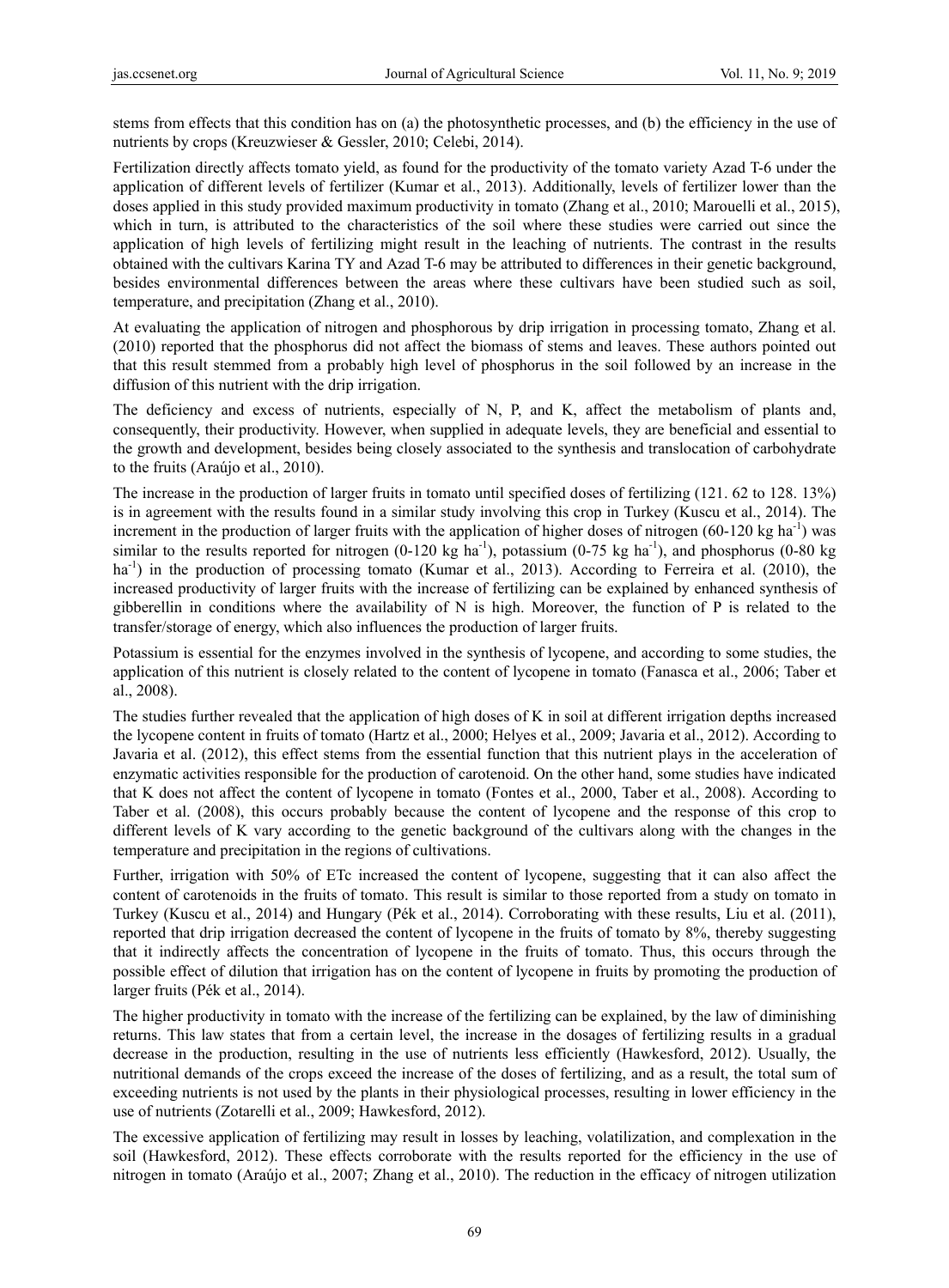with an increase its doses, indicates that some of the nitrogen applied was not recovered in the plant tissues or might have been retained in the soil (Pires et al., 2015). Additionally, it is found that applying high doses of fertilizers, especially of N, might result in (a) poor fixation, (b) reduction in the sugar content of fruits, and (c) reduction in the flavor of fruits (Dorais & Papadopoulos, 2001; Stefanelli et al., 2010).

The significant impact of the doses of fertilization of phosphorous on its utilization efficacy highlights the response of plants towards doses of this nutrient. The commercial cultivation of tomato usually involves the application of large amounts of phosphorous. However, as pointed out by Macêdo et al. (2011), this crop does not require high levels of phosphorous for completing its biological processes, since this nutrient is subjected to specific adsorption in the soil and is not readily available to plants.

The reduction in the efficiency of potassium utilization in tomato may result in lower uptake of calcium and boron, besides enhancing the susceptibility towards physiological disorders in fruits such as splits (Huang & Snapp, 2009). These authors also observed a higher sensibility of plants to the high concentration of salts, mainly during plant germination and development stage, indicating that the application of high doses of potassium elevated the saline concentration of this fertilizer and reduced the absorption of water and consequently the weight of fruits. Other concern resulting from the inappropriate employment of potassium via irrigation is the increase in the concentration of this nutrient in the soil and its consequent salinization (Hartz, 2009).

#### **5. Conclusion**

The productivity of tomato was found to be highest with 120% of the fertilizing and 100% of the irrigation depth. The content of lycopene was optimal with 200% of the fertilizing and 50% of the recommended irrigation. The efficiency in the use of N, P, and K was higher with a lower dose of fertilizing and 100% of the recommended irrigation depth. Therefore, the fertilizing dose of 120% and the application of 100% of the irrigation depth resulted in high yield, fruit quality and efficiency in the use of N, P and K.

#### **Acknowledgements**

This study was financed in part by the "Coordenação de Aperfeiçoamento de Pessoal de Nível Superior-Brasil (CAPES)-Finance Code 001" and "National Council for Scientific and Technological Development-CNPq".

#### **References**

- Allen, R. G., & Pereira, L. S. (2009). Estimating crop coefficients from fraction of ground cover and height. *Irrigation Science, 28*, 17-34. https://doi.org/10.1007/s00271-009-0182-z
- Allen, R. G., Pereira, L. S., Raes, D., & Smith, M. (1998). *FAO Irrigation and Drainage Paper*. Roma, Italy.
- Araújo, C. De., Cezar, P., Fontes, R., & Sediyama, C. S. (2007). Critérios para a determinação da dose de nitrogênio a ser aplicada no tomateiro em ambiente protegido. *Horticultura Brasileira, 25*, 327-332. https://doi.org/10.1590/S0102-05362007000300003
- Aune, D., Chan, D. S. M., Vieira, A. R., Rosenblatt, D. A. N., Vieira, R., Greenwood, D. C., & Norat, T. (2012). Dietary compared with blood concentrations of carotenoids and breast cancer risk: A systematic review and meta-analysis of prospective. *The American Journal of Clinical Nutrition, 96*, 356-373. https://doi.org/ 10.3945/ajcn.112.034165.1
- Biswas, S. K., Akanda, A. R., Rahman, M. S., & Hossain, M. A. (2015). Effect of drip irrigation and mulching on yield, water-use efficiency and economics of tomato. *Plant, Soil and Environment, 61*, 97-102. https://doi.org/10.17221/804/2014-PSE
- Celebi, M. (2014). The effect of water stress on tomato under different emitter discharges and semi-arid climate condition. *Bulgarian Journal of Agricultural Science, 20*, 1151-1157.
- Di Mascio, P., Kaiser, S., & Sies, H. (1989). Lycopene as the most efficient biological carotenoid singlet oxygen quencher. *Archives of Biochemistry and Biophysics, 274*, 532-538. https://doi.org/10.1016/0003-9861(89) 90467-0
- Dorais, M., & Papadopoulos, A. P. (2001). Greenhouse tomato fruit quality. *Horticultural Reviews, 26*, 239-319. https://doi.org/10.1017/CBO9781107415324.004
- Eliassen, H., Liao, X., Rosner, B., Tamimi, R., Tworoger, S., & Hankinson, S. (2015). Plasma carotenoids and risk of breast cancer over 20 y of follow-up1-3. *The American Journal of Clinical Nutrition, 101*, 1197-1205. https://doi.org/10.3945/ajcn.114.105080
- Fanasca, S., Colla, G., Maiani, G., Venneria, E., Rouphael, Y., Azzini, E., & Saccardo, F. (2006). Changes in antioxidant content of tomato fruits in response to cultivar and nutrient solution composition. *Journal of*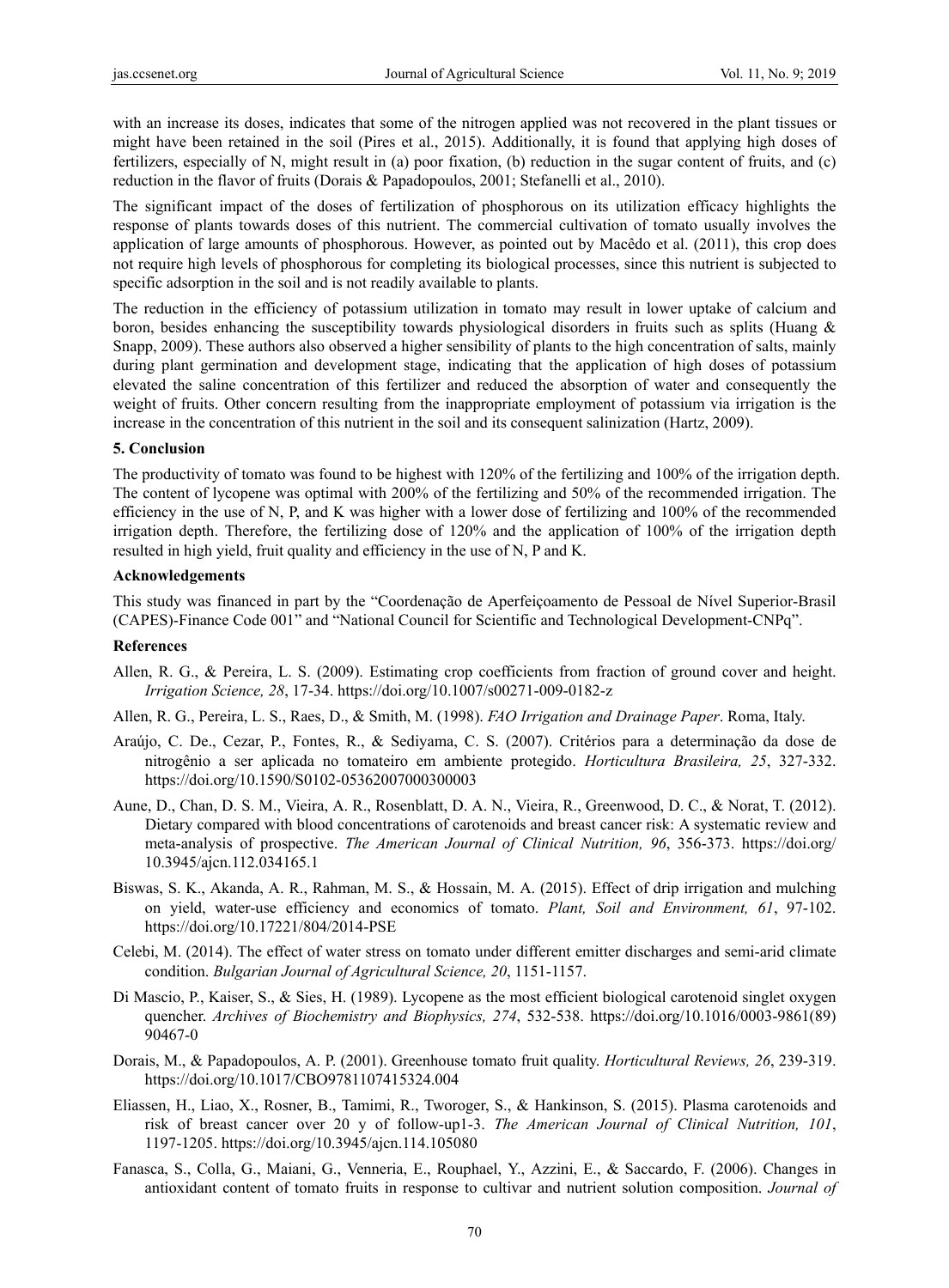*Agricultural and Food Chemistry, 54*, 4319-4325. https://doi.org/10.1021/jf0602572

FAOSTAT. (2017). *Statistical databases*. Retrieved from http://www.fao.org/faostat/en/#data/QC

- Hartz, T. K., Miyao, E. M., Mullen, R. J., & Cahn, M. D. (2000). Potassium fertilization effects on processing tomato yield and fruit quality. *Acta Horticulturae, 543*, 127-133. https://doi.org/10.17660/ ActaHortic.2001.542.15
- Hawkesford, M. J. (2012). Improving nutrient use efficiency in crops. *Els*, 1-7. https://doi.org/10.1002/ 9780470015902.a0023734
- Helyes, L., Dimény, J., Bőcs, B., Schober, G., & Pék, Z. (2009). The effect of water and potassium supplement on yield and licopene content of processing tomato. *Acta Horticulturae, 823*, 103-108. https://doi.org/ 10.17660/ActaHortic.2009.823.11
- Huang, J., & Snapp, S. S. (2009). Potassium and Boron Nutrition Enhance Fruit Quality in Midwest Fresh Market Tomatoes. *Communications in Soil Science and Plant Analysis, 40*, 1937-1952. https://doi.org/ 10.1080/00103620902896811
- IBGE (Instituto Brasileiro de Geografia e Estatistica). (2015). Retrieved from https://www.ibge.gov.br/ estatisticas-novoportal/economicas/agricultura-e-pecuaria/9201-levantamento-sistematico-da-producao-agri cola.html?=&t=downloads
- Ilahy, R., Hdider, C., Lenucci, M. S., Tlili, I., & Dalessandro, G. (2011). Phytochemical composition and antioxidant activity of high-lycopene tomato (*Solanum lycopersicum* L.) cultivars grown in Southern Italy. *Scientia Horticulturae, 127*, 255- 261. https://doi.org/10.1016/j.scienta.2010.10.001
- Islamian, J. P., & Mehrali, H. (2015). Lycopene as A Carotenoid Provides Radioprotectant and Antioxidant Effects by Quenching Radiation-Induced Free Radical Singlet Oxygen: An Overview. *Cell Journal (Yakhteh), 16*(4), 386-391.
- Javaria, S., Khan, M. Q., & Bakhsh, I. (2012). Effect of potassium on chemical and sensory attributes of tomato fruit. *The Journal of Animal & Plant Sciences, 22*, 1081-1085.
- Kreuzwieser, J., & Gessler, A. (2010). Global climate change and tree nutrition: Influence of water availability. *Tree Physiology, 30*, 1221-1234. https://doi.org/10.1093/treephys/tpq055
- Kumar, M., Meena, M. L., Kumar, S., Maji, S., & Kumar, D. (2013). Effect of nitrogen, phosphorus and potassium fertilizers on the growth, yield and quality of tomato var. Azad T-6. *The Asian Journal of Horticulture, 8*, 616-619.
- Kuscu, H., Turhan, A., Ozmen, N., Aydinol, P., & Demir, A. O. (2014). Optimizing levels of water and nitrogen applied through drip irrigation for yield, quality, and water productivity of processing tomato (*Lycopersicon esculentum* Mill.). *Horticulture, Environment, and Biotechnology, 55*, 103-114. https://doi.org/10.1007/ s13580-014-0180-9
- Leiva-Brondo, M., Valcárcel, M., Cortés-Olmos, C., Roselló, S., Cebolla-Cornejo, J., & Nuez, F. (2012). Exploring alternative germplasm for the development of stable high vitamin C content in tomato varieties. *Scientia Horticulturae, 133*, 84-88. https://doi.org/10.1016/J.SCIENTA.2011.10.013
- Lemos, R., & Santos, R. (1996). *Manual de descrição e coleta de solo no campo Sociedade Brasileira de Ciência do Solo* (3rd ed.). Sociedade Brasileira de Ciência do Solo, Centro Nacional de Pesquisa de Solos, Campinas, SP.
- Marouelli, W. A., Guimaraes, T. G., Braga, M. B., & Silva, W. L. de C. (2015). Frações ótimas da adubação com fósforo no pré-plantio e na fertirrigação por gotejamento de tomateiro. *Pesquisa Agropecuaria Brasileira, 50*, 949-957. https://doi.org/10.1590/S0100-204X2015001000011
- Pék, Z., Szuvandzsiev, P., Daood, H., Neményi, A., & Helyes, L. (2014). Effect of irrigation on yield parameters and antioxidant profiles of processing cherry tomato. *Open Life Sciences, 9*, 383-395. https://doi.org/ 10.2478/s11535-013-0279-5
- Pernice, R., Parisi, M., Giordano, I., Pentangelo, A., Graziani, G., Gallo, M., … Ritieni, A. (2010). Antioxidants profile of small tomato fruits: Effect of irrigation and industrial process. *Scientia Horticulturae, 126*, 156-163. https://doi.org/10.1016/j.scienta.2010.06.021
- Perveen, R., Suleria, H. A. R., Anjum, F. M., Butt, M. S., Pasha, I., & Ahmad, S. (2015). Tomato (*Solanum lycopersicum*) carotenoids and lycopenes chemistry; metabolism, absorption, nutrition, and allied health